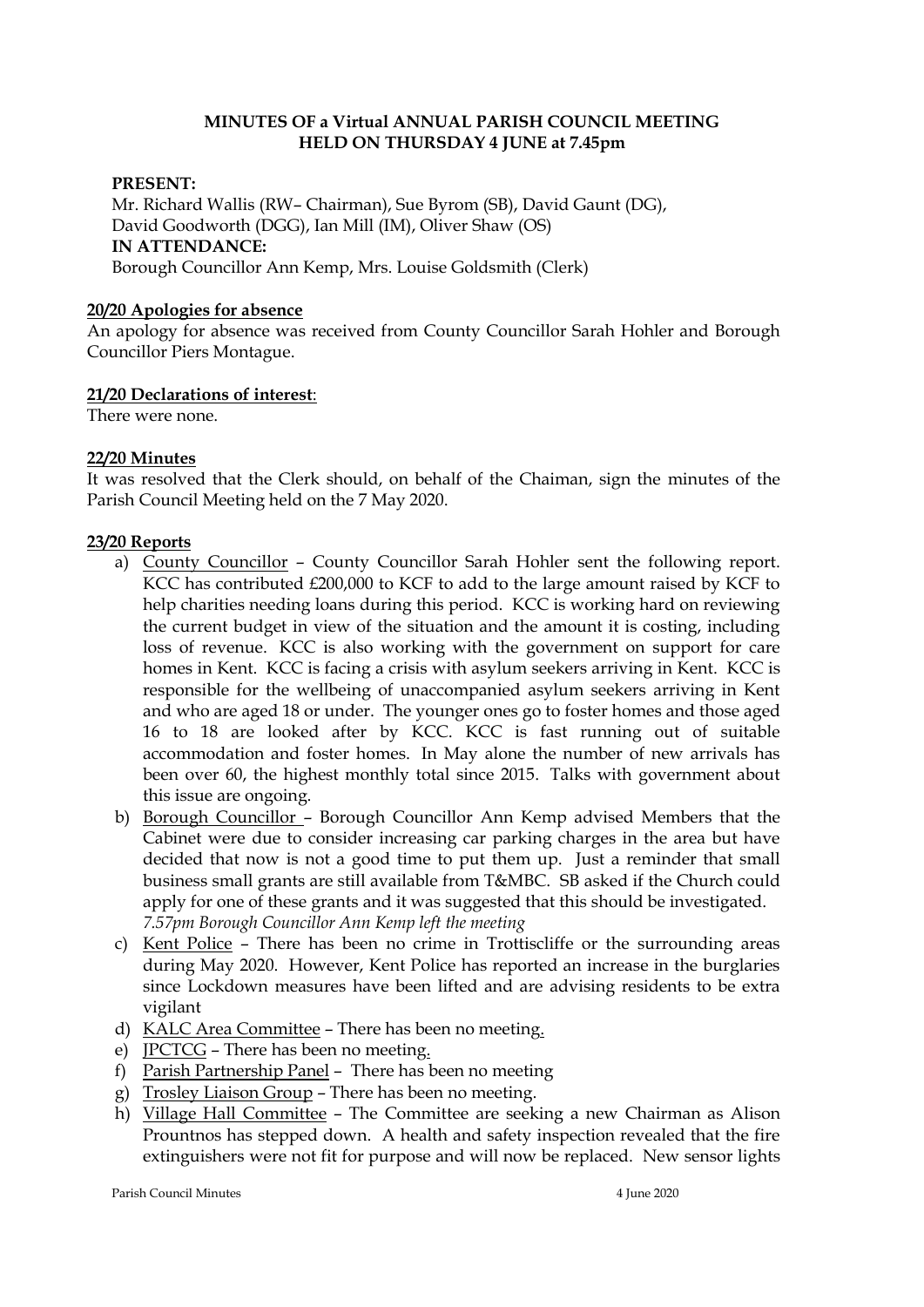have been fitted to exterior to help visitors negotatiate the steps and the car park. All future events have been cancelled but the Montesorri nursery is back, though be it with limited numbers. The Committee has agreed a rent free period of 6 weeks to assist the nursery school financially. Finances for the village hall are good and the Committee are happy to contribute to improvements to the car park.

- i) Tree Warden No report.
- j) Courts Committee Meeting The Clerk has been trying to arrange a virtual meeting to discuss a number of issues including a request from the Tennis Club Committee to defer paying into the sinking fund until they are fully operational again. The Clerk was asked to obtain a quote from Four Seasons Gardens Ltd. for repairing the fence between the village hall and tennis club car parks.

# **24/20 Matters arising**

- a) T&MBC Call for Sites/Development of the Local Plan T&MBC has advised that the Policy Team has been busy preparing statements in response to 70 questions which required further clarification by the Inspectors. T&MBC is yet to receive confirmation from the Inspectors of when the postponed Local Plan Hearings may take place. The Policy Team has been working closely with the Inspectors, the Programme Officer, colleagues in IT and the Hearing venue to explore how the Local Plan Hearing could be conducted either as previously planned with social distancing measures in place or as a virtual hearing. Arrangements will be confirmed by the Inspectors in due course
- b) Monthly Check of the Defibrillator The Clerk has carried out the monthly check.
- c) Vacancy on the Parish Council RW advised that a couple of local residents could be interested in joining the Parish Council, however it was felt that any interviews should take place when restrictions have eased more.
- d) Proposal to create parking spaces at the village hall car park The T&MBC preferred contractor was due to mark out the bays last month but this has been postponed. DG is in the process of investigating options for marking out the bays but feels that the contractor's recommendations for square bay markings is propbably the best solution. Now that restrictions are been lifted the Clerk will look to obtain further quotes for removing the roots and debris from the overflow parking area and completely resurface.
- e) Proposal to place draft minutes on the website It was resolved that the Clerk will aim to circulate draft minutes within one week of a meeting. Members will then send any comments to the Clerk with the aim of placing draft minutes on the website within two weeks of each meeting.
- f) GDPR email addresses Members were in agreement that webmail as an email address account is very outdated with the added problem that it cannot be accessed on mobile devices. It was agreed that the Clerk should investigate alternative email suite address accounts which are GDPR compliant and report back to Members in between meetings.

#### **25/20 Finance & Policies**

Statement of payments to be made and income received

| <b>National Savings Account:</b> | £1,718.56  |
|----------------------------------|------------|
| Nat West TPC TCC Account:        | £ 9,897.62 |
| Nat West TPC Reserve Account:    | £21,057.34 |
| Nat West TPC Current Account     | £ 1,778.84 |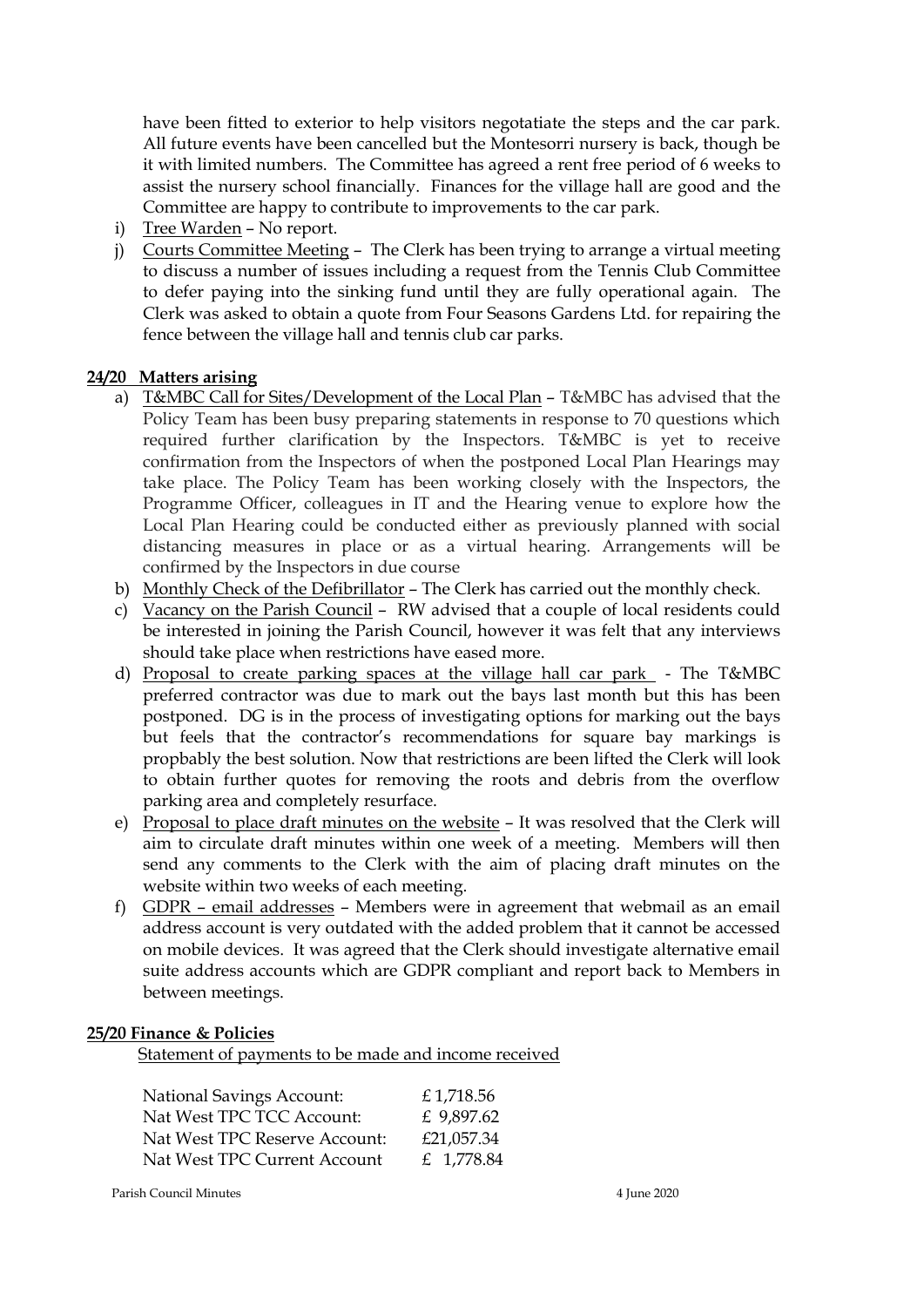# **Receipts: VAT Refund: £1,405.32**

| Supplier             | Description           | <u>Cheque</u> | Amount    |
|----------------------|-----------------------|---------------|-----------|
|                      |                       | Number        |           |
| <b>SLCC</b>          | (50% of membership)   | 000447        | £70.00    |
| Mrs L S Goldsmith    | (Salary 4 weeks)      |               |           |
|                      | $(07/05 - 04/06)$     | 000448        | £180.56   |
| <b>HMRC</b>          | (Clerk's Tax)         | 000449        | £120.40   |
| Mrs L S Goldsmith    | (Clerks Expenses)     | 000450        | £92.06    |
| Four Seasons Gardens | (Grounds maintenance) | 000451        | £415.27   |
| Satswana             | (DPO Services)        | 000452        | £150.00   |
| Total                |                       |               | £1,028.29 |

## **Transfer from TPC Current Account to TPC Reserve Account: £400.00**

**Cheques for signature TPC TCC Account:** None

- a) Precept request  $2020/21$  At the request of the internal auditor it was noted that a Parish precept of £16,500.00 has been requested for 2020/21 from T&MBC.
- b) External auditor report 2018/19 Members noted that the external auditor had stated on the AGAR for 2018/19 that as the Parish Council had been exempt from a external audit the previous year that they had not reviewed any evidence to support the prior year comparatives on the AGAR.
- c) Annual Internal Audit 2019/20 The Clerk reported that the internal audit had taken place on the 2 June 2020 and that the internal auditor had signed and approved the Annual Governance Statement. The internal auditor had advised that the interviewing of prospective Members needs to be minuted.
- d) Annual Governance Statement 2019/20 Each statement was read out and approved by full Council. RW and the Clerk had met the day before, observing social distancing, so that RW could sign the AGAR. The arrangement was endorsed by Members. Despite the pandemic the external auditor is still insisting on wet signatures on the AGAR.
- e) Accounting Statements 2019/20 these were approved by full Council and signed as above by RW and the Clerk.

#### **26/20 Members of public:** There were none present

#### **27/20 Planning**

a) Applications from T&MBC: 1] TM/20/00918/TNCA – The George Inn, Taylors Lane, Trottiscliffe Fell large conifers overlooking the car park. *Resolved: No objection* 

#### b) Decisions from T&MBC: None to consider

# c) Other planning matters: 1] TM/20/00384/FL – Bramble Park, Church Lane, ME19 5EB - No update.